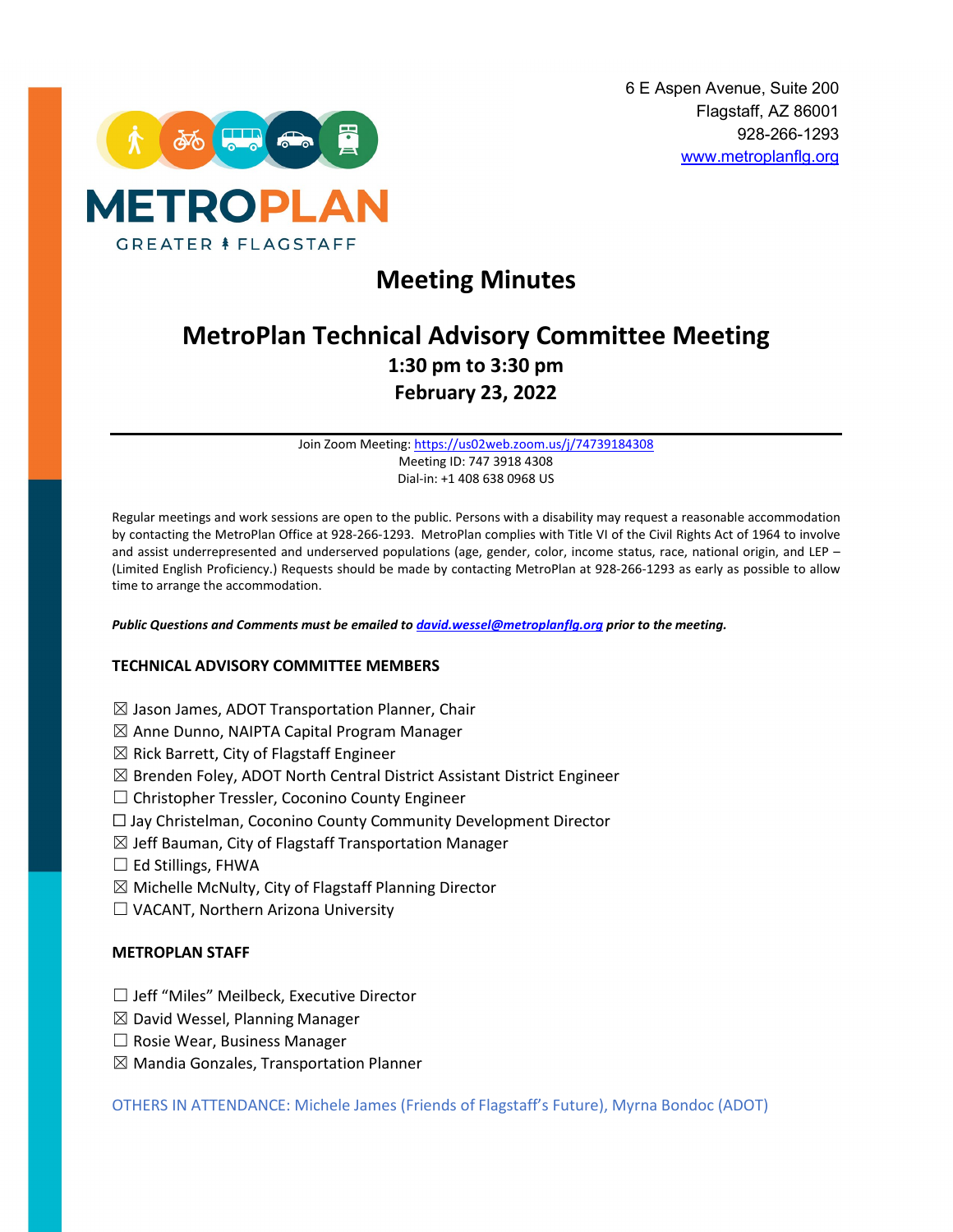

## **I. PRELIMINARY GENERAL BUSINESS**

# A. **CALL TO ORDER**

Chair Jason James called the meeting to order at 1:32 pm.

#### B. **ROLL CALL -** See above

## C. **PUBLIC COMMENT**

*(At this time, any member of the public may address the Committee on any subject within their jurisdiction that is not scheduled before the Committee on that day. Due to Open Meeting Laws, the Committee cannot discuss or act on items presented during this portion of the agenda. To address the Committee on an item that is on the agenda, please wait for the Chair to call for Public Comment at the time the item is heard.)*

No public comments received

## D. **APPROVAL OF MINUTES**

• Minutes of Regular Meeting: January 26, 2022

Motion: TAC Member Michelle McNulty motion to approve the January 26, 2022 meeting minutes. TAC Member Rick Barrett seconded the motion. The motion was passed unanimously. 6– 0

## **II. CONSENT AGENDA**

*(Items on the consent agenda are routine in nature and/or have already been budgeted or discussed by the Technical Advisory Committee.)*

There were no consent items on the agenda.

## **III. GENERAL BUSINESS**

## A. **Election of Vice-chair**

MetroPlan Staff: David Wessel, Planning Manager

Recommendation: Staff recommends the Board elect a Vice-Chair for the 2022 Technical Advisory Committee.

Motion: TAC Member Rick Barrett motioned to elect Michelle McNulty as the 2022 Technical Advisory Committee Vice-Chair. Chair Jason James seconded the motion. The motion was passed unanimously.  $6 - 0$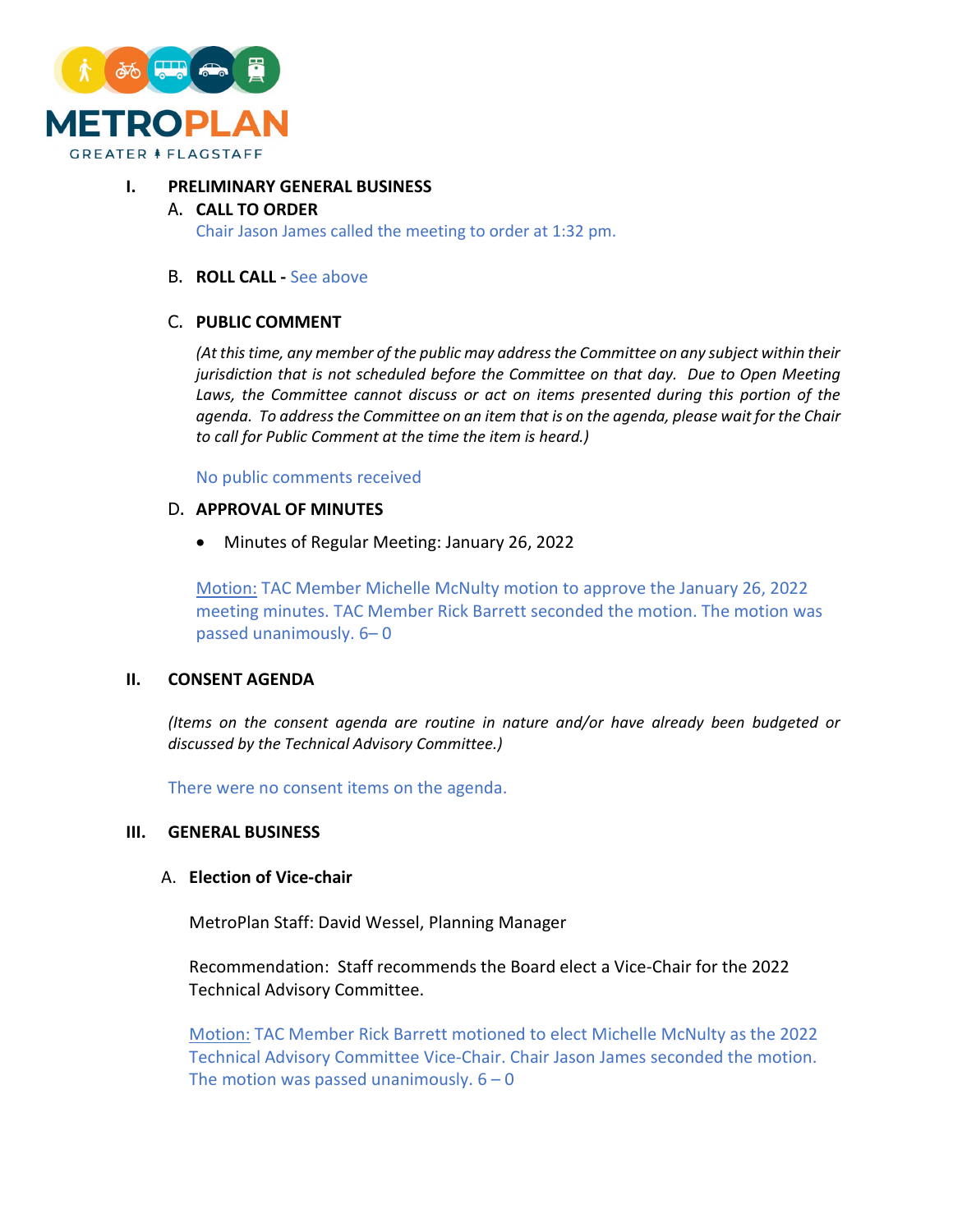

# B. **Stride Forward (Regional Transportation Plan) Update**

MetroPlan Staff: David Wessel, Planning Manager

Recommendation: Staff recommends the adoption of the 2045 Onward Population and Employment scenario projections.

Staff presented a PowerPoint presentation on the Stride Forward – Onward Population and Employment projections and general updates to the Regional Transportation Planning process.

Motion: TAC Member Michelle McNulty motioned to adopt the Stride Forward – Onward Population and Employment projections (*2045 Population and Projections control totals*). TAC Member Jeff Bauman seconded the motion. The motion was passed unanimously.  $6 - 0$ 

# C. **Coordinated Public Transit – Human Services Transportation Plan**

MetroPlan Staff: David Wessel, Planning Manager

Recommendation: Staff recommends the adoption of the 2022 MetroPlan-Mountain Line Coordinated Public Transit – Human Services Transportation Plan update.

Motion: TAC Member Anne Dunno motioned to adopt the 2022 MetroPlan-Mountain Line Coordinated Public Transit Plan. Chair Jason James seconded the motion. The motion was passed unanimously.  $6 - 0$ 

# D. **RAISE Grant Opportunity**

MetroPlan Staff: Mandia Gonzales, Transportation Planner

Recommendation: None. This item is for discussion only.

Staff presented an update on the Rebuilding American Infrastructure with Sustainability and Equity (RAISE) Grant. No action was taken.

## E. **Executive Board Agenda Review**

MetroPlan Staff: Jeff "Miles" Meilbeck, Executive Director

Recommendation: None. This item is for discussion only.

David Wessel provided an update on behalf of Jeff "Miles" Meilbeck. Staff presented an update on the March 3, 2022, Executive Board Agenda. No action was taken.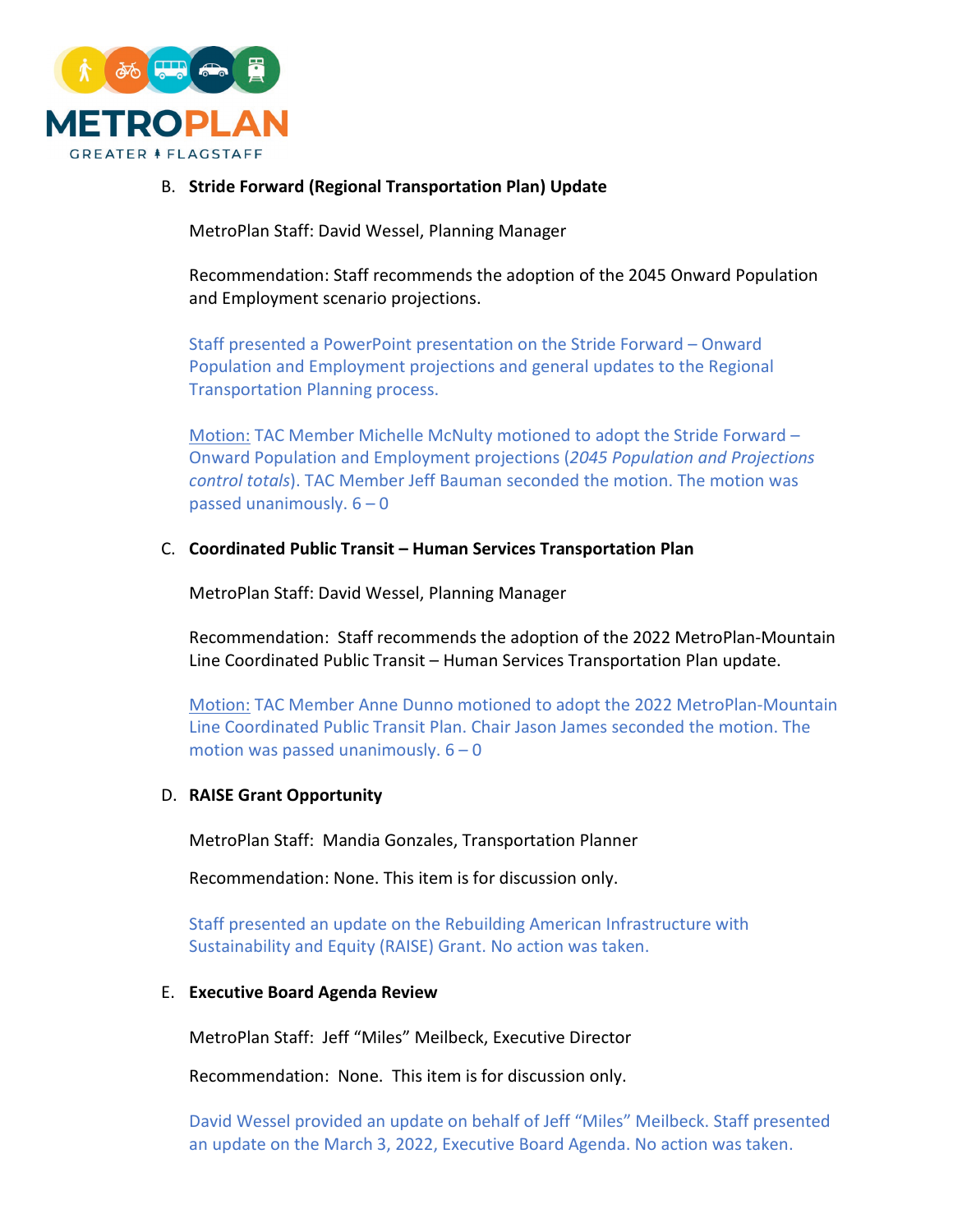

# F. **Items from MetroPlan Staff**

MetroPlan Staff: David Wessel, Planning Manager

- 1. Transportation Improvement Program Update
- 2. Federal and State funding update
- 3. Sun Transport Solutions Corporation (STSC) update

Staff presented updates on the above topics. No actions were taken.

# G. **Future Agenda Items**

MetroPlan Staff: David Wessel, Planning Manager

Recommendation: Discuss items for future MetroPlan agendas.

Staff discussed the upcoming agenda items:

- Transportation Improvement Program updates
- Stride Forward: Geographic distribution and preliminary performance metrics
- ADOT Study updates

# **IV. CLOSING BUSINESS**

# A. **ITEMS FROM THE COMMITTEE**

*(Technical Advisory Committee members may make general announcements, raise items of concern or report on current topics of interest to the Committee. Items are not on the agenda, so discussion is limited and action not allowed.)*

Anne Dunno provided the following updates:

- CDL training facility at NAU
- Two new EV busses should arrive in October 2022
- Downtown connection center next steps include design

Brenden Foley – Milton Road project was awarded. Construction in early March or April.

Michelle McNulty – Regional Plan Update: The City is currently working with stakeholders and continuing outreach.

Jason James – ADOT Long Range Transportation Plan will be advertising soon. Consultant onboard by March 2022.